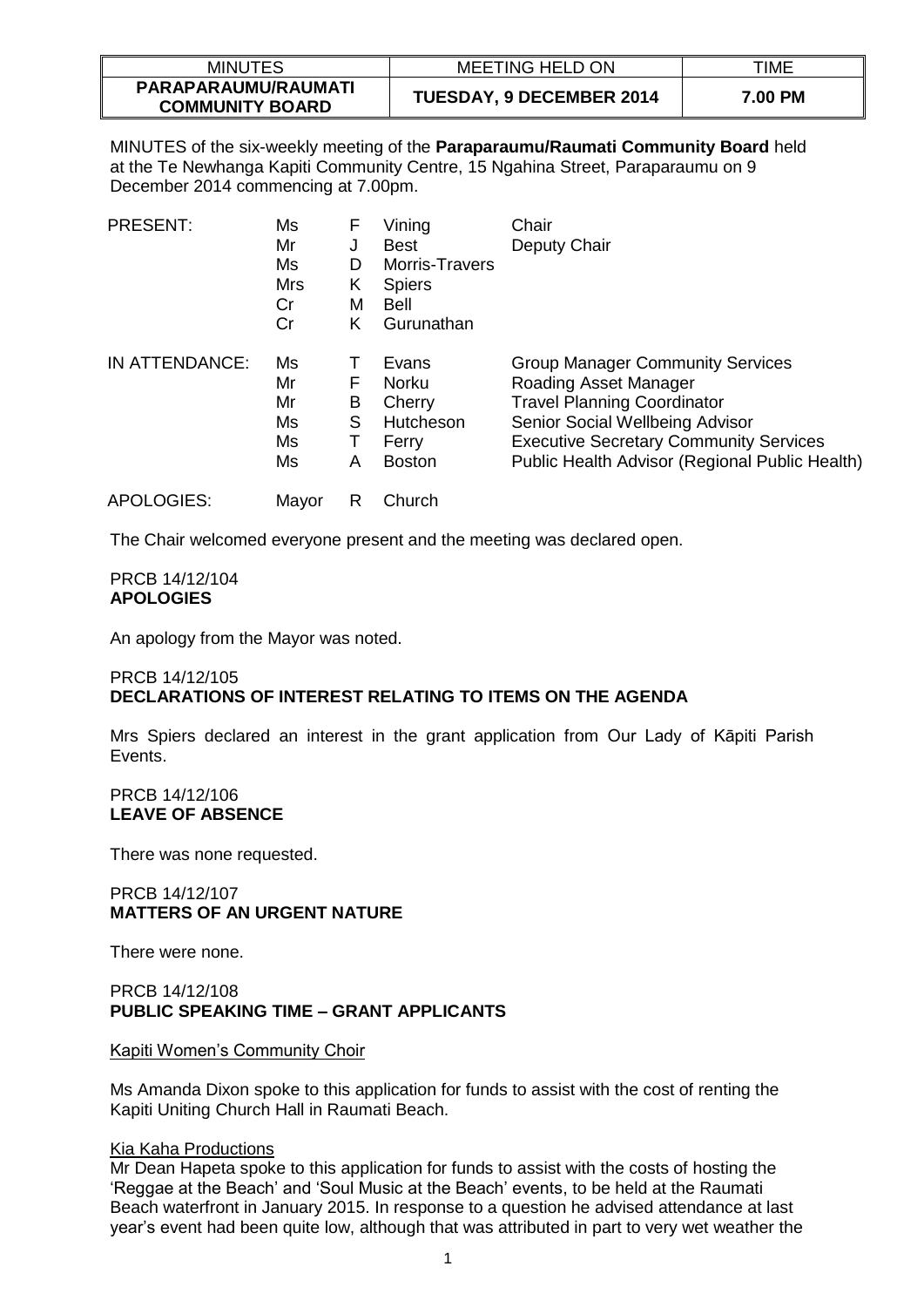| <b>MINUTES</b>                                | <b>MEETING HELD ON</b>          | TIME    |
|-----------------------------------------------|---------------------------------|---------|
| PARAPARAUMU/RAUMATI<br><b>COMMUNITY BOARD</b> | <b>TUESDAY, 9 DECEMBER 2014</b> | 7.00 PM |

day before. However he was comfortable for the event to remain relatively low-key as this helped create the easygoing atmosphere he wanted to achieve.

#### Our Lady of Kāpiti Parish Events

Ms Maureen Jones spoke to this application for funds to assist with the cost of hiring the Southwards Auditorium, for hosting their annual Christmas Fundraising Luncheon on 14 December 2014. In response to questions she advised tickets to the event were \$25 each and attendees are asked to bring gifts for children. Sponsorship and donations are sought from local businesses, and all money raised at the event is donated to needy families in the district.

#### PRCB 14/12/109 **CONSIDERATION OF APPLICATIONS FOR FUNDING (CS-14-1427)**

## **MOVED (Morris-Travers/Gurunathan)**

**That the Paraparaumu/Raumati Community Board grants Our Lady of Kāpiti Parish Events funding of \$500 to assist with the cost of hiring the Southwards Auditorium, for hosting their annual Christmas Fundraising Luncheon on 14 December 2014.** 

## **CARRIED**

## **MOVED (Spiers/Best)**

**That the Paraparaumu/Raumati Community Board grants Kia Kaha Productions funding of \$138 to assist with the costs of hosting the 'Reggae at the Beach' and 'Soul Music at the Beach' events to be held at the Raumati Beach waterfront in January 2015.** 

### **CARRIED**

Ms Morris-Travers offered to promote the events on the Board's Facebook page, which Mr Hapeta agreed to.

### **MOVED (Spiers/Bell)**

**That the Paraparaumu/Raumati Community Board grants the Kapiti Women's Community Choir funding of \$500 to assist with the cost of renting the Kapiti Uniting Church Hall in Raumati Beach.**

### **CARRIED**

The Chair noted it had been less than 12 months since the Choir's last grant and the Board were funding this grant at their discretion.

### PRCB 14/12/110 **PUBLIC SPEAKING TIME – OTHER ISSUES**

Mr John Barrett spoke on behalf of Kapiti Island Nature Tours and advised the company is keen to be involved in any discussion regarding the future use of the kiosk at Maclean Park. He said they had had some preliminary thoughts about how the kiosk could be used, but nothing was definite.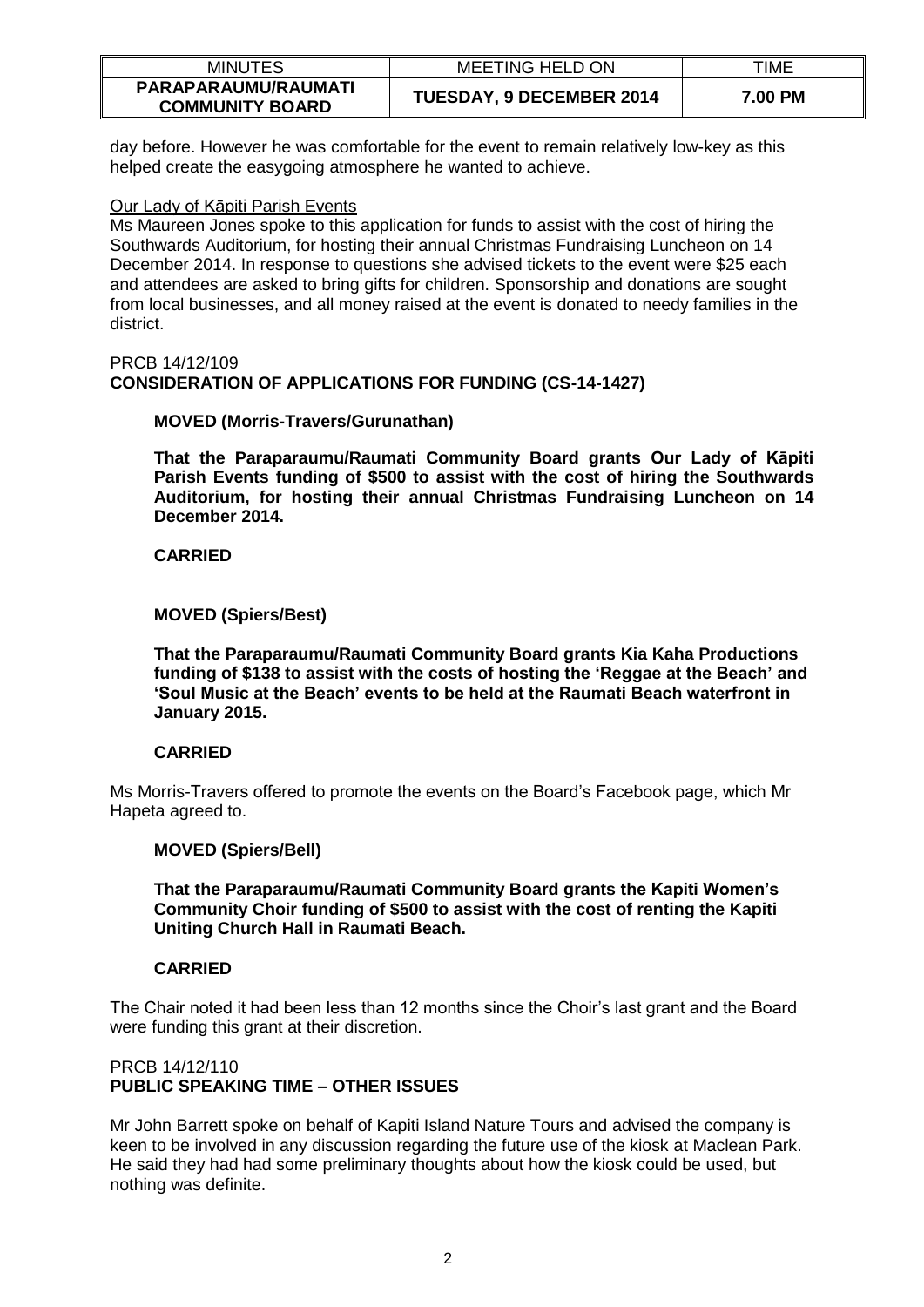| <b>MINUTES</b>                                | <b>MEETING HELD ON</b>          | <b>TIME</b> |
|-----------------------------------------------|---------------------------------|-------------|
| PARAPARAUMU/RAUMATI<br><b>COMMUNITY BOARD</b> | <b>TUESDAY, 9 DECEMBER 2014</b> | 7.00 PM     |

In response the Chair advised the Board needed to set time aside to discuss this matter and then make a recommendation to Council.

Mr Trevor Daniell wanted to know what the Council and Community Board were doing with regard to the kiosk, and how they would solicit the community's views on how it should be used. He was interested in the process that would be followed and wanted to be part of that process.

Mr Trevor Daniell then spoke on behalf of the Raumati South Residents Association. He spoke about the RSRA's recent AGM and their guest speaker, Mr Brendon King of Creative Coast. He recommended the Board invite Mr King to speak at a Board meeting. He circulated a paper outlining the RSRA's views on the road reserve at Harry Shaw Way and the Raumati Village speed limit.

Ms Karen Whibley provided a summary of activities from the Makarini Neighbourhood Impact Forum over the past 12 months. She said residents have found it difficult living alongside the development, with the massive earthworks being carried out, the noise, vibrations and dust. She acknowledged the work of the Community Board and the Council's Social Wellbeing team in making sure residents had a reasonable quality of life alongside the construction work.

Mr David Anton advised he has a business on the corner of Te Roto Drive and Kapiti Road. He has a petition underway with 62 signatures to date, and more expected, of businesses who oppose the proposed designated area for the sale of legal highs. He said Council should give further consideration to the proposal and go back to central government resisting the proposed reintroduction of the sale of these products.

Mr Dale Evans asked for an update on the matters he had raised at the previous Board meeting. He referred to the kiosk opening event which he felt should have been larger, and the lack of sprinklers in the refurbished kiosk. He suggested setting up a Trust to manage the kiosk on an ongoing basis.

Mr Anthony Hughes spoke of safety issues on Raumati Road. He said when there is a bus at the bus stop, vehicles are unable to see people stepping out onto the pedestrian crossing. He was concerned that children in particular are in danger, and suggested the bus stop be relocated.

Ms Raechel Osborne and Dr Sue Wilson spoke on behalf of Kapiti Youth Support, a free youth health and support service. They are concerned the sale of legal highs is to be reintroduced as these products are destructive to many young people and their families. They are dismayed it appears to be inevitable and are surprised communities seem unable to do anything about it.

Mr David Scott stated he did not want to see a legal high outlet on Kapiti Road. Only three options were presented, all on Kapiti Road. He did not want his grandchildren walking past such an outlet and did not want drugs sold on his road.

Mr Bernie Randall stated the Board represented the community and the community has made it clear it does not want legal highs sold here. He said the Board needed to give that feedback to the Council.

# PRCB 14/12/111 **PUBLIC SPEAKING TIME ORAL SUBMISSIONS – RESPONSES**

Mr Barrett – the Chair will ensure Kapiti Island Nature Tours is included in the list of people who have expressed interest in discussing the future of the kiosk.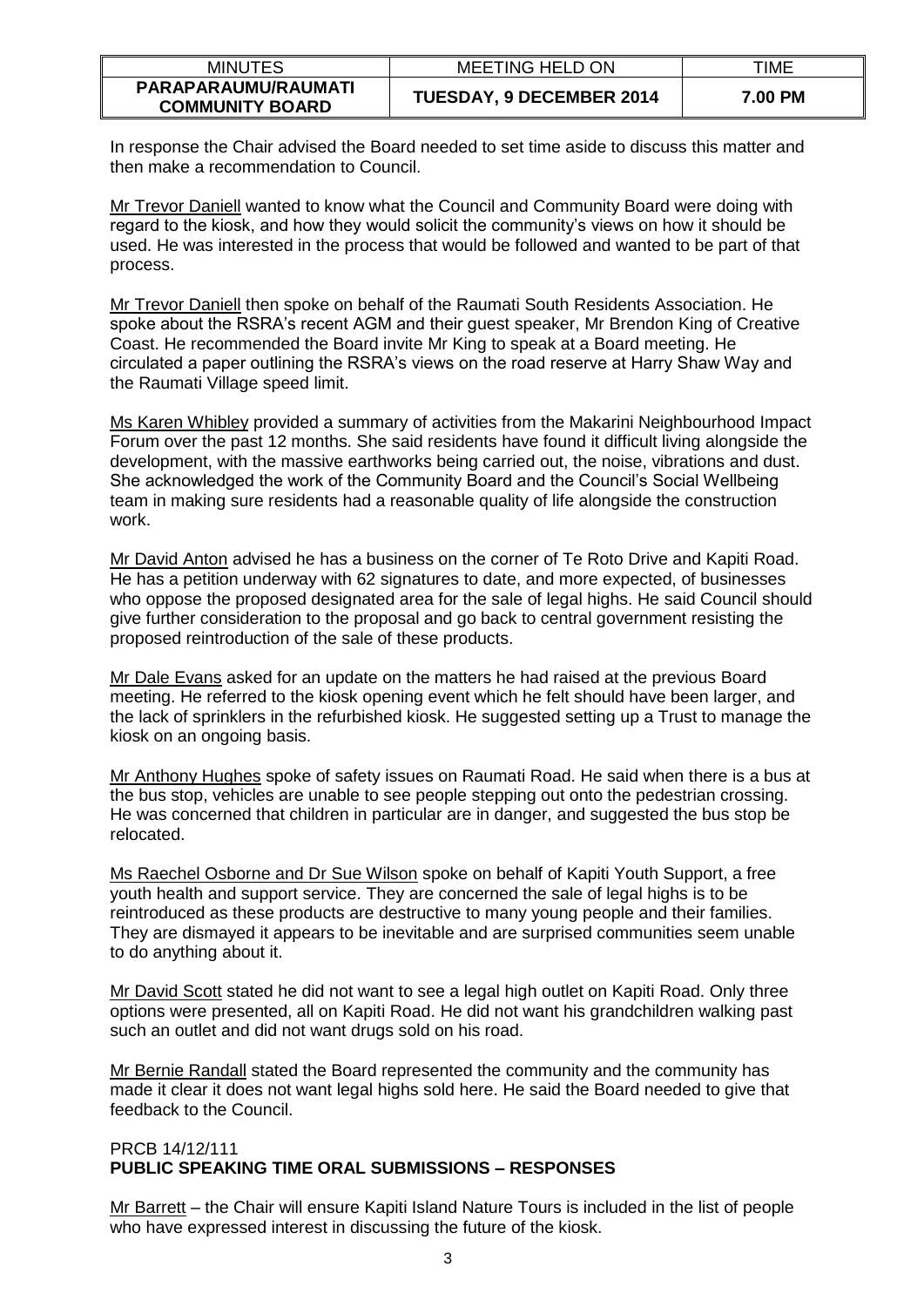| <b>MINUTES</b>                                | <b>MEETING HELD ON</b>   | TIME    |
|-----------------------------------------------|--------------------------|---------|
| PARAPARAUMU/RAUMATI<br><b>COMMUNITY BOARD</b> | TUESDAY, 9 DECEMBER 2014 | 7.00 PM |

Mr Daniel – the Chair will invite Mr King to speak at a Board meeting in 2015, and thanked Mr Daniel for the suggestion. She would need to look into the Harry Shaw Way issue and would get back to Mr Daniel when she had done so.

Ms Whibley – the Chair thanked Ms Whibley for her perspective and confirmed the group would continue to be updated via the Board's representatives.

Mr Anton – discussion of legal highs is on the meeting agenda.

Mr Evans – responses to the issues raised at the last meeting would be done by the end of the week and copied to the Board. Regarding the future of the kiosk, the Chair advised the process would begin with expressions of interest from the public. The Board was yet to decide whether an official public meeting would be held, it would depend on what suggestions were received and how they lined up. This matter would be added to the Board's Matters Under Action. Sprinklers at the kiosk would be discussed later on tonight's agenda, under Matters Under Action.

Mr Hughes – the Chair has spoken to the Council's Road Safety Advisory Group and to officers at the Kāpiti Coast District Council and the Greater Wellington Regional Council. The intent is for the bus stop on Raumati Road to be relocated to outside the doctors' surgery and the Board will be indicating to the Council they consider this work to be an extremely high priority. The Chair advised the Board had raised a number of safety issues on Raumati Road including the Weka Road intersection, and were hoping the alignment of this intersection could be changed at the same time. Work required will be reviewed as part of the Board's submission to the draft Long Term Plan.

Mr Scott and Mr Randall – discussion of legal highs is on the meeting agenda.

## PRCB 14/12/112 **UPDATE – EXPRESSWAY (MACKAYS TO PEKA PEKA)**

Mr Best introduced Mr Chris Harmer from the Mackays to Peka Peka (M2PP) Alliance. Mr Harmer gave a presentation showing work done on the Southern and Central Zones of the Expressway over the past 12 months. Aerial shots can be viewed online at [www.flickr.com](http://www.flickr.com/) – search for M2PP. He said the project is about 35% complete and they are currently ahead of schedule in some areas.

Mr Harmer welcomed enquiries from Board members and provided contact details:

# **M2PP Alliance**

43 Ihakara Street/PO Box 723, Paraparaumu 5254

- T 04 897 7323
- DDI 0508 M2PP INFO (0508 6277 4636)
- E [info@m2pp.co.nz](mailto:info@m2pp.co.nz)
- W www.m2pp.co.nz

# PRCB 14/12/113 **UPDATE – DRAFT LOCAL APPROVED PRODUCTS POLICY**

Ms Sam Hutcheson spoke to this item. She explained the draft policy had gone to the Council's Regulatory Management Committee seeking approval for the draft policy to go out for public consultation. At that meeting recommendations in the report were amended to reflect the Committee's message to central government that they did not want legal highs available in New Zealand.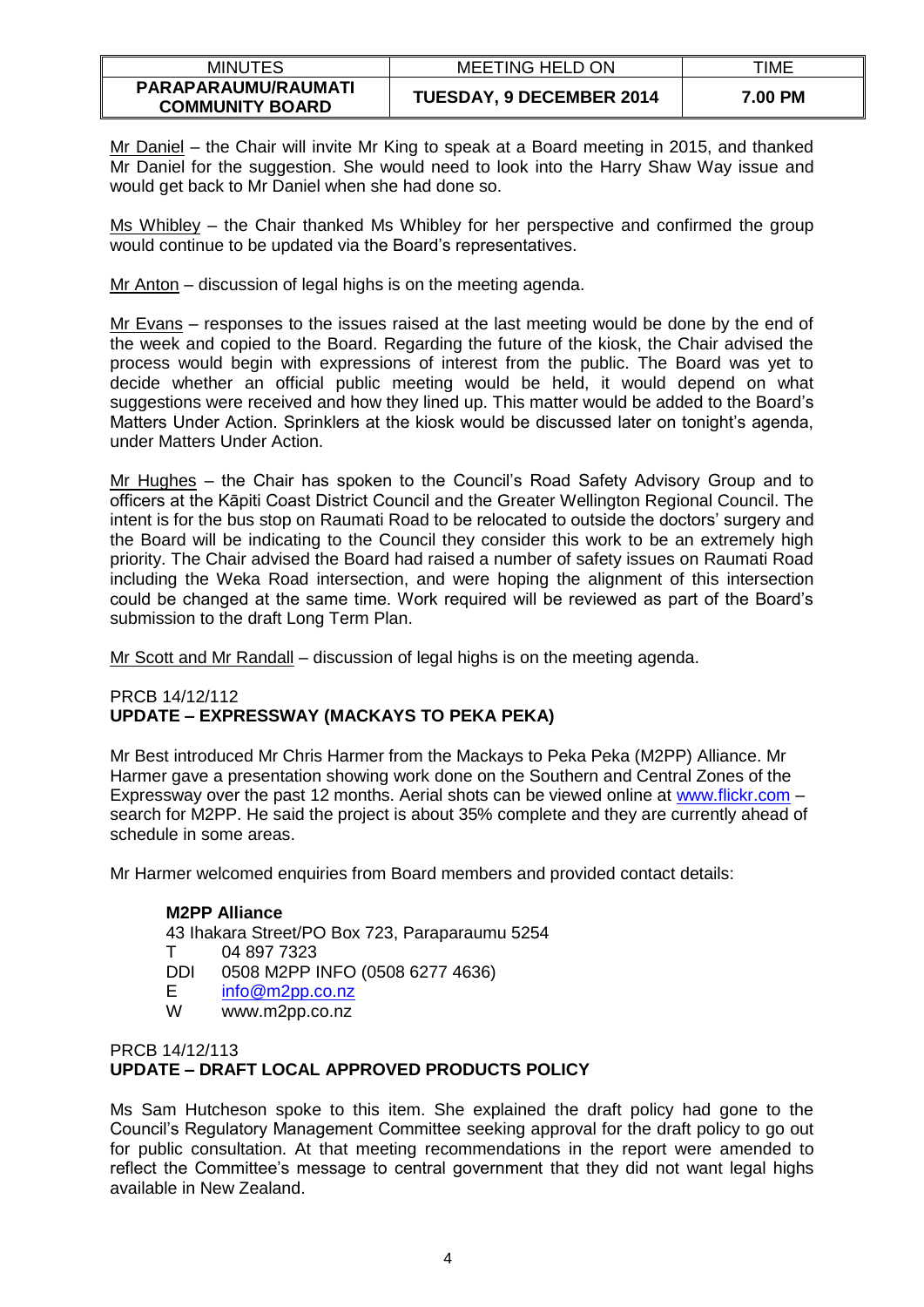| <b>MINUTES</b>                                | <b>MEETING HELD ON</b>          | TIME    |
|-----------------------------------------------|---------------------------------|---------|
| PARAPARAUMU/RAUMATI<br><b>COMMUNITY BOARD</b> | <b>TUESDAY, 9 DECEMBER 2014</b> | 7.00 PM |

However, the only way to restrict availability is to have a policy in place confirming where sale outlets may be located. For this reason the draft policy has been put out for submissions, which closes on 30 January 2015. This has subsequently been extended by Council to 18 February 2015.

Sensitive sites in the district were identified and four options for the location of sales outlets suggested. The risk is that if no area is designated then central government may approve licences across the district, which in the past has resulted in outlets being located in vulnerable community areas.

Ms Andrea Boston from Regional Public Health was also in attendance at the meeting and answered questions during the discussion.

Discussion points included:

- A query about the time frame for submissions, given the regulatory framework and testing regime of the product has not been finalised
- Whether or not people gather to wait for the outlet to open and whether they will drive to/from other areas in the district to buy the product
- The final regulations are expected to be known in May 2015 and at this point, if no policy existed, there is a risk outlet sites could be approved by the Ministry of Health across the **District**
- Submitters can propose additions to the definition and list of sensitive sites in their submission; this might include the proposed relocation of St Patrick's parish church and school to Milne Drive
- An extension to the timeframe for submissions could be considered but would need to be raised as a matter of urgency, given the timeframe and the calendar of Council meetings
- There is no right of appeal once a licence is granted
- Ms Boston advised the products will go through a strong testing regime before they are approved; a strict policy will ensure products that come onto the market are tested, safe and manufactured to appropriate World Health Organisation standards
- In Hamilton, the Council created a policy which effectively stopped the sale of the product from happening, which the body representing the sellers argued was contrary to the intent of the Act. Local Government NZ advises that if a council sets up a policy contrary to the intent of the Act, legal action could be taken and the Ministry of Health could ignore the policy completely.

### **MOVED (Best/Spiers)**

**The Paraparaumu/Raumati Community Board supports the Council's position to lobby central government to change legislation to ban the sale of psychoactive substances in the Kāpiti Coast District.** 

### **CARRIED**

### **MOVED (Best/Spiers)**

The Paraparaumu/Raumati Community Board opposes the designation of the proposed sale zone on Kāpiti Road.

After discussion the motion was amended: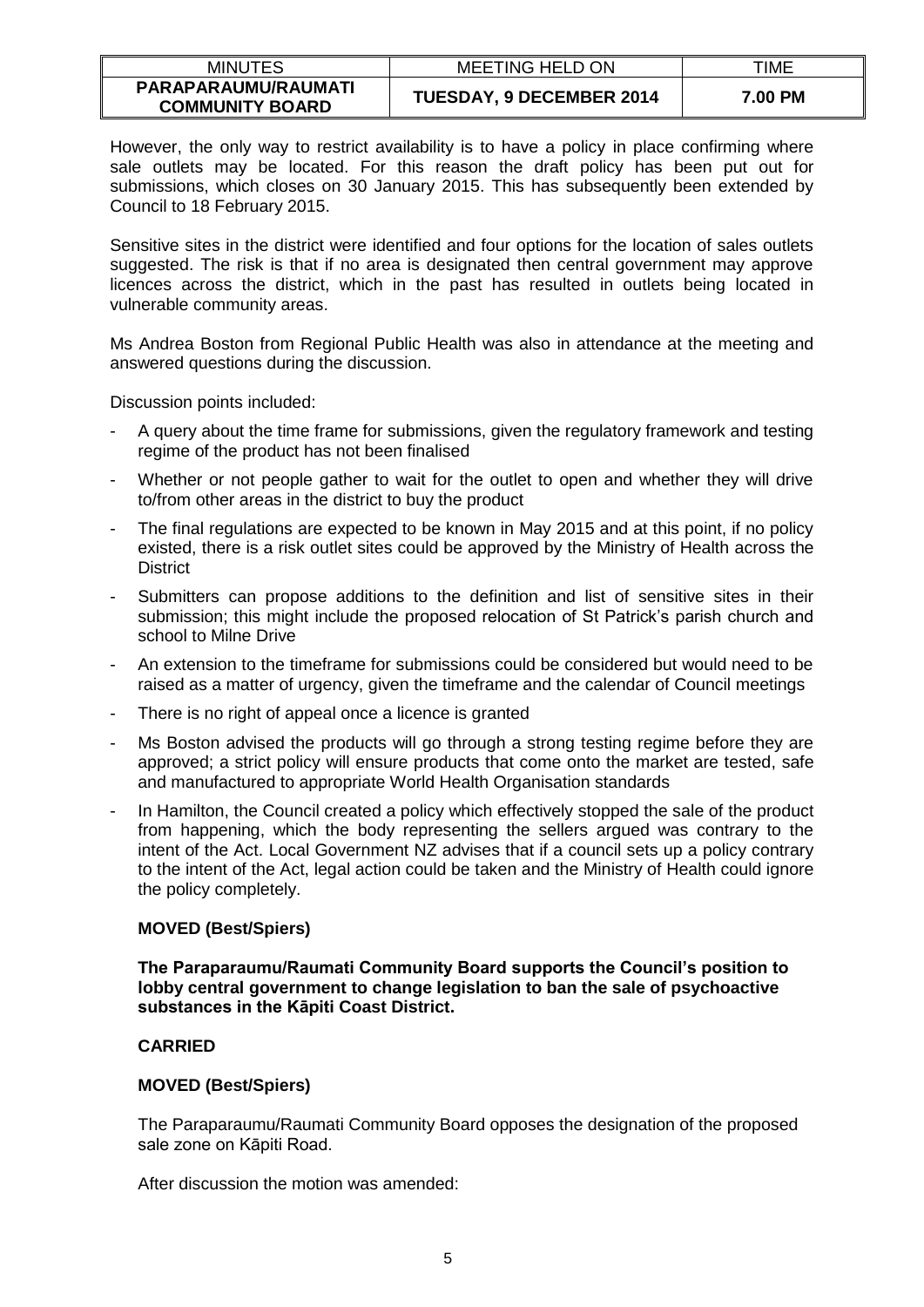| <b>MINUTES</b>                                | <b>MEETING HELD ON</b>   | TIME    |
|-----------------------------------------------|--------------------------|---------|
| PARAPARAUMU/RAUMATI<br><b>COMMUNITY BOARD</b> | TUESDAY, 9 DECEMBER 2014 | 7.00 PM |

**On behalf of the community the Paraparaumu/Raumati Community Board does not support the recommendation for Option C under the draft Local Approved Products Policy.** 

### **CARRIED**

*Councillors Bell and Gurunathan abstained from this vote.* 

The meeting adjourned at 9.30pm and resumed at 9.35pm.

Cr Gurunathan suggested writing to Hon Nathan Guy, Hon Kris Faafoi and Hon Peter Dunne, asking for a date they would be available to discuss the LAPP with the Board.

### **MOVED (Spiers/Best)**

**The Paraparaumu/Raumati Community Board recommends that Council extend the consultation period for the draft LAPP be extended and that this matter be considered urgently.** 

### **CARRIED**

## PRCB 14/12/114 **UPDATE – SCHOOL TRAVEL PLANNING**

Mr Brent Cherry provided an update on road safety, travel planning and cycle training initiatives he has undertaken at schools across the district.

The Board commended Mr Cherry on his work and wished him well for the future, as he is shortly leaving employment with the Council.

### PRCB 14/12/115 **DISCUSSION: RAUMATI ROAD – SAFETY AT BUS STOP/PEDESTRIAN CROSSING**

Mr Frances Norku spoke to this item. He advised the doctors' surgery on Raumati Road was happy to have the bus stop located outside their premises. There is currently an issue with visibility at the Weka Road intersection, the intent is to widen the footpath and tighten the intersection. The work would mean the loss of two parking spaces. Property owners directly affected have been approached and are happy with what is proposed.

Discussion points included:

- A suggestion the number of exits on to Raumati Road from the nearby carpark be reduced from two to one
- Timing of the works Board members requested it be completed before the end of the Christmas school holidays, that they be advised if this was not possible, and why
- The review of road safety issues on Raumati Road was delayed by the proposal from Kapiti College on the Performing Arts Centre. Any work in the area needs to include consideration of this proposal, but the college had been slow to make a formal submission
- Ideally any road works plan will include two scenarios with and without the Performing Arts Centre; it will also need to take into account the effect of the Expressway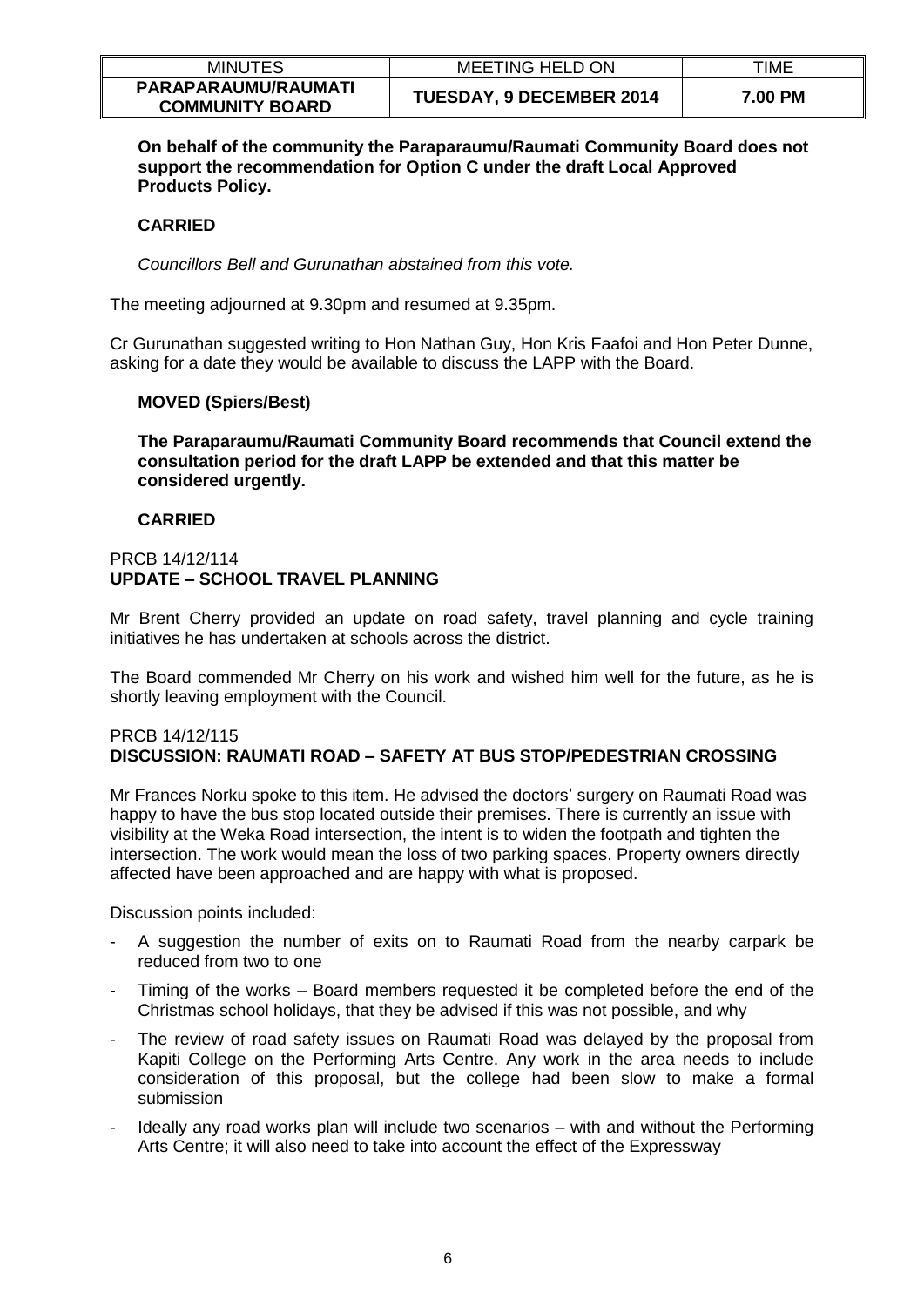| <b>MINUTES</b>                                | <b>MEETING HELD ON</b>          | TIME    |
|-----------------------------------------------|---------------------------------|---------|
| PARAPARAUMU/RAUMATI<br><b>COMMUNITY BOARD</b> | <b>TUESDAY, 9 DECEMBER 2014</b> | 7.00 PM |

#### PRCB 14/12/116 **UPDATE: COMMUNITY FINANCIAL SUPPORT REVIEW**

Ms Tamsin Evans spoke to this item. She explained the Council had commissioned a review of the financial support the Council is providing to a range of community groups and organisations, from grants through to community contracts. The review looked at the process, rationale etc of all current schemes. A briefing to Council last week presented the findings; a workshop will be held in February 2015 with the intent that the first set of decisions will be at the strategic level i.e. the framework within which decisions are made. The decision around the total sum to be dispersed will be made within the context of the Long Term Plan. Lower level detail will then be decided. The Community Board's participation in the workshop would provide an understanding of where Community Board funding sits within the Council's wider funding support.

When the date of the workshop is confirmed the Board would be advised.

In response to a question Ms Evans advised there are historical reasons why different Community Boards have different funds and ways of granting them. She confirmed Boards have different discretionary funds and would confirm those amounts.

## PRCB 14/12/117 **UPDATE: LONG TERM PLAN**

Ms Tamsin Evans spoke to this item. Activity workshops have been completed and a final briefing is scheduled on 18 December 2014, summarising progress to date. Reading material would be provided for over the Christmas break and decision making will begin at the workshops in February 2015.

# PRCB 14/12/118 **NEW ROAD NAMING – WATERSTONE SUBDIVISION STAGE 4 (CORP-14-1386)**

# **MOVED (Bell/Spiers)**

**The Paraparaumu/Raumati Community Board approves the following:** 

**"That the new road, including the right of way extension to it, shown on Attachment 1 of report Corp-14-1386, be named Aqua Way".** 

# **CARRIED**

PRCB 14/12/119 **COMMUNITY BOARD TRAINING OPTIONS 2014/15 – ATTENDANCE AT COMMUNITY BOARDS' CONFERENCE 2015 (CORP-14-1429)**

# **MOVED (Bell/Spiers)**

**That the Paraparaumu/Raumati Community Board approves the attendance of Jonny Best and Deborah Morris-Travers at the New Zealand Community Boards' Conference in May 2015, and agrees to fund the additional costs associated with the attendance of the Board Chair as the Zone 4 representative on the New Zealand Community Board Executive Committee.**

**That the Board Chair is authorised to appoint another delegate in the event that the original nominee cannot attend.**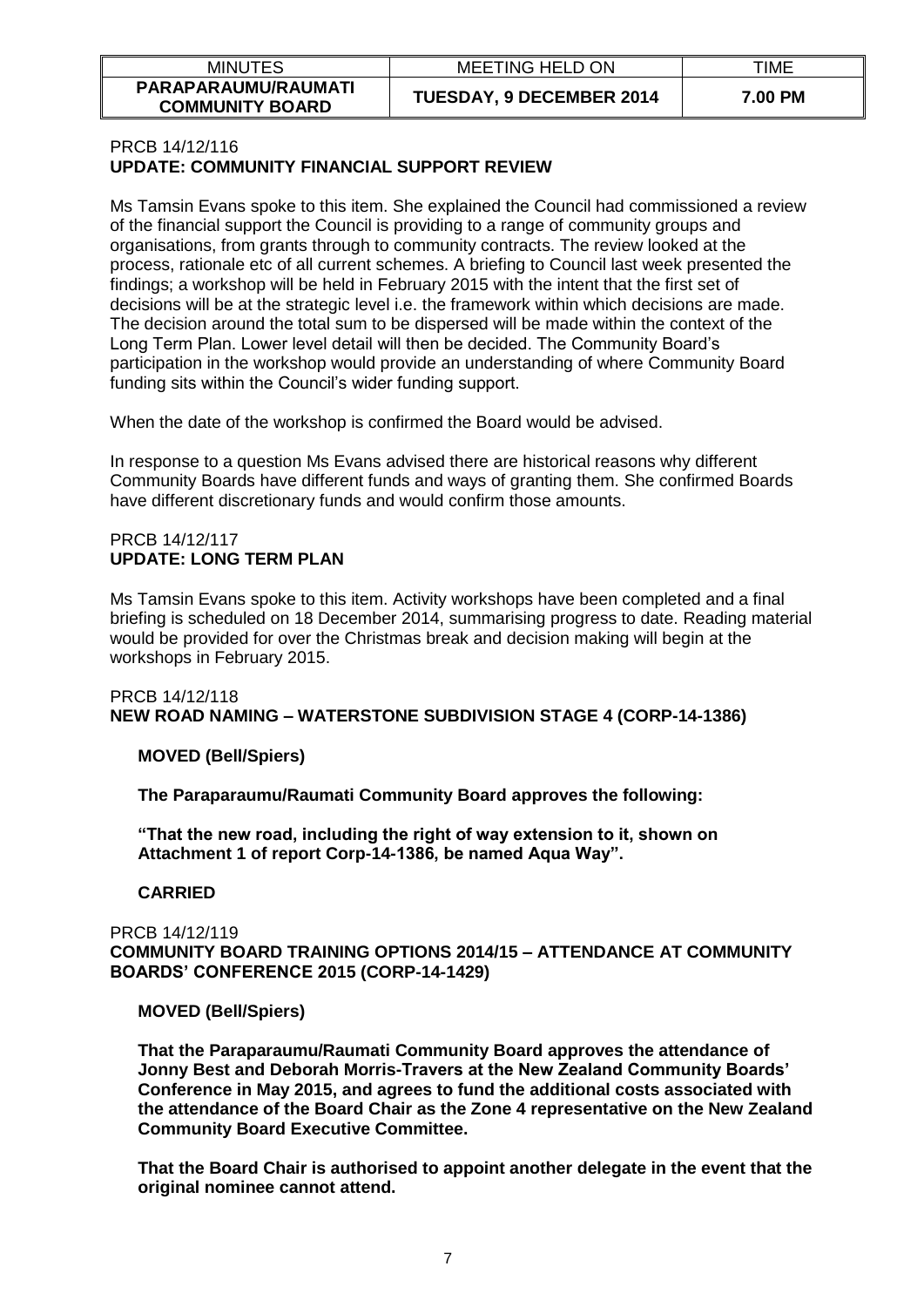| <b>MINUTES</b>                                | <b>MEETING HELD ON</b>          | TIME    |
|-----------------------------------------------|---------------------------------|---------|
| PARAPARAUMU/RAUMATI<br><b>COMMUNITY BOARD</b> | <b>TUESDAY, 9 DECEMBER 2014</b> | 7.00 PM |

**That the delegate/s will provide in a timely fashion written reports on their experience for publication in the Elected Members' Bulletin.** 

## **CARRIED**

The Chair also noted she wishes to look into nominating Board members Best, Spiers and Morris-Travers for an Excellence Award at the Community Boards' conference, for their work in the Neighbourhood Information Forums. The closing date for nominations is 27 February 2015.

PRCB 14/12/120 **CALENDAR OF PARAPARAUMU/RAUMATI COMMUNITY BOARD MEETINGS 2015 (CORP-14-1394)**

## **MOVED (Spiers/Bell)**

**That the Paraparaumu/Raumati Community Board adopts the meeting dates for 2015 as set out in Appendix 2 of Report Corp-14-1394).** 

### **CARRIED**

PRCB 14/12/121 **CONFIRMATION OF MINUTES: 28 OCTOBER 2014**

## **MOVED (Bell/Gurunathan)**

**That the minutes of the Paraparaumu/Raumati Community Board meeting dated 28 October 2014 be approved and adopted as a true and correct record.**

### **CARRIED**

### PRCB 14/12/122 **MATTERS UNDER ACTION**

Ms Evans advised the following:

Development of a Community Response Plan – the first meeting to begin drafting the plan is scheduled for February 2015. Ms Evans will be attending these meetings.

Safety concerns on Ruapehu Street and other road safety matters – Ms Evans has been working with the Council's traffic team to ensure these reports are presented to the February Board meeting. She confirmed Board members only have authority to approve or reject officer recommendations, although they could ask for input via the Road Safety Advisory Group. The Chair asked for an update regarding the Board's request that the speed limit on Kapiti Road be reduced to 50pkh; Ms Evans to follow up.

Kiosk at Maclean Park – at the opening on 29 November 2014 there was some discussion of water and sprinklers in the building, with an apparent view that the Council should revisit the current situation. Cr Holborow, speaking from the audience, supported Mr Evans' suggestion that a Trust be set up to manage the kiosk. The Chair agreed to summarise suggestions received and set up a meeting in January 2015 for the Board to decide how to proceed.